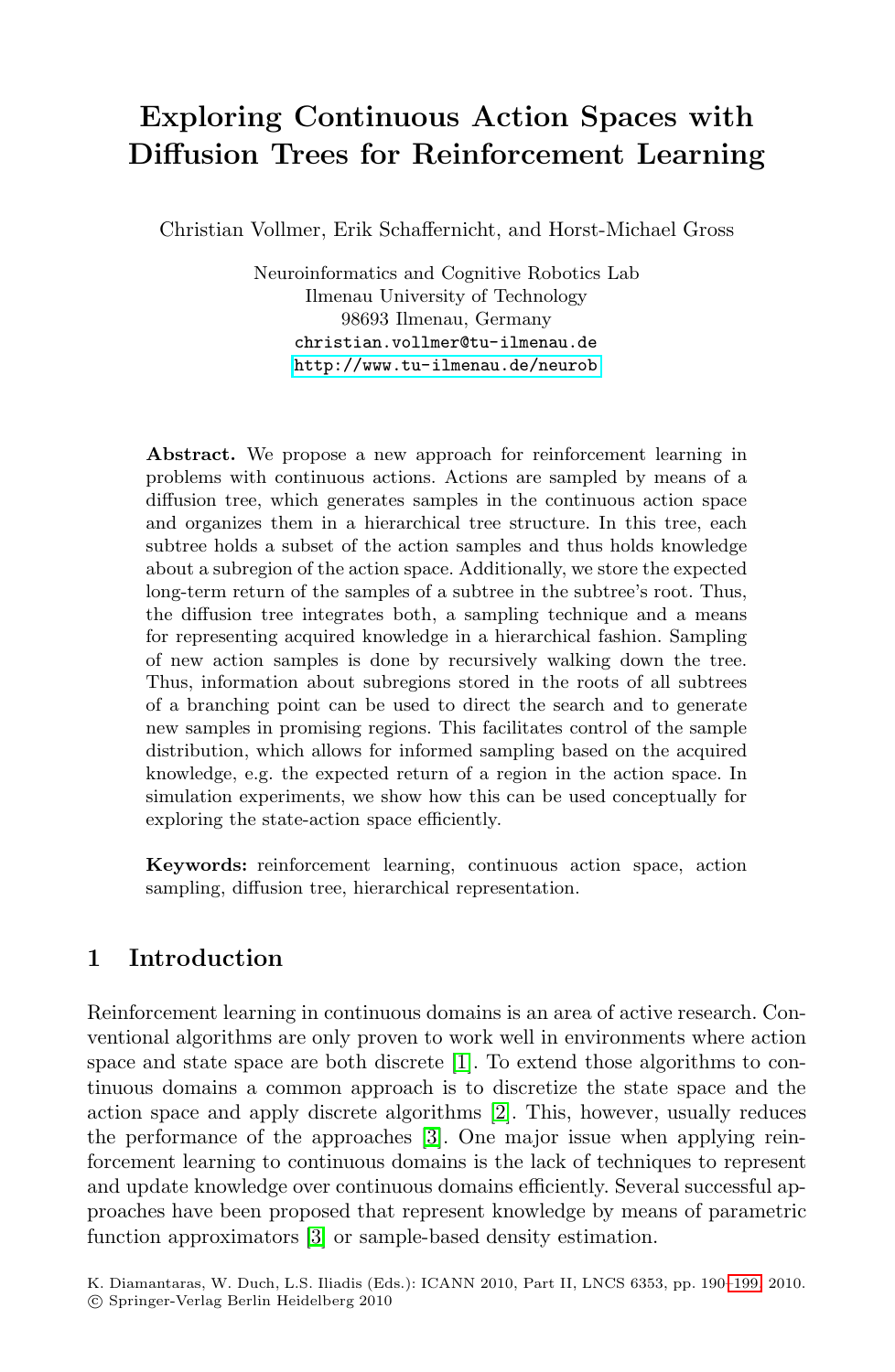In this work, we present a novel approach to reinforcement learning in continuous action spaces, based on action sampling. In action-sampling-based approaches, the agent stores knowledge by means of a set of discrete samples, which are generated successively by a certain technique, one per learning step, and executed and evaluated thereafter by the agent. To store knowledge efficiently, those samples have to be concentrated on regions with high interest. Therefore, the sampling-technique has to use the knowledge acquired so far, to make the sampling process as informed as possible. In our approach, actions are sampled by means of a diffusion tree, which organizes samples from a continuous space and knowledge about the underlying domain in a hierarchical structure. Higher levels in the hierarchy represent knowledge about bigger regions in the action space. Evaluation of knowledge is done by recursively walking the tree from its root to its leaves. In a balanced tree, evaluation therefore is efficient. While walking down the tree, the stored knowledge is used to control the sample distribution. In this paper, we only outline the theoretical concept and validate it in a proof-of-concept manner. Further research has to be done to proof the full validity of the approach for real-world applications.

This paper is organized as follows. Section 2 briefly introduces the state of the art in sampling-based approaches to reinforcement learning. As a basis of our approach the Dirichlet Diffusion Tree is introduced in section 3. Our proposed algorithm is described in section 4. Section 5 shows results of two simple experiments conducted to conceptually validate our approach. Conclusions and an outlook to future work are stated in section 6.

### **2 State of the Art**

Much research has been done in the field of reinforcement learning in continuous domains. In this section, we will outline a few techniques, strongly related to our proposed approach. Our algorithm belongs to the group of sampling-based approaches. Algorithms of that group typically represent knowledge by means of samples drawn from the underlying domain.

In [4] an approach is presented that extends the traditional dynamic programming to continuous action domains. However, the state space remains discrete. Values for states are stored in a table, one value per state. The policy is also represented as a table, where for every state an action is stored. Multilinear interpolation is used to compute values in the continuous state domain. In every iteration of the presented algorithm, a sweep through the whole state space is done where for every state a new action and a new value is computed. Therefore, an action is being sampled uniformly for every state. If the action is better than the previously stored one w.r.t. the expected return, the old action is discarded and the new one is stored instead. Unfortunately, this approach is not suited for real-time exploration and learning, due to the computational cost for the sweeps. Also sampling actions uniformly does not incorporate any knowledge about promising actions for a state seen so far and, thus, is inefficient for fast exploration. In [5,6] the idea of sampling actions is extended to a so-called treebased sampling approach. For a state, a set of action samples is drawn. For every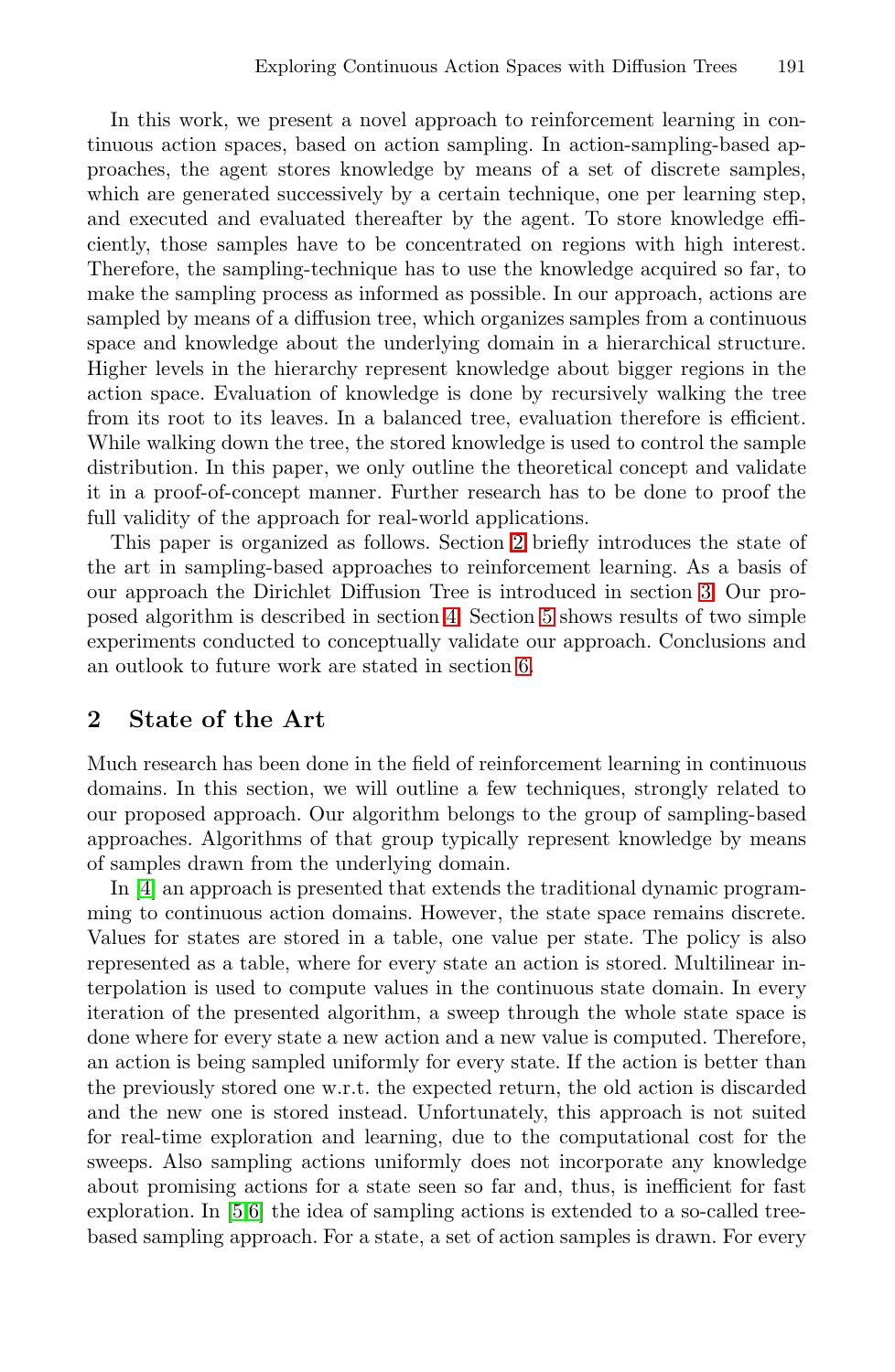#### 192 C. Vollmer, E. Schaffernicht, and H.-M. Gross

action the resulting successor state is simulated. In that simulated state again a set of action samples is drawn and again the next state is evaluated. That way a look-ahead tree is built. Based on that tree the expected long-term return of an action in the current state can be estimated. For this approach a generative process model is required, which narrows the applicability in practice. In [7] a sampling-based actor-critic approach is presented which operates on a discrete state space. For every state a set of action samples is maintained. With every action sample an importance weight is associated. Together, all samples for a state approximate a probability density function (PDF) over the continuous action space for that state. New action samples are drawn from that distribution by means of importance sampling. The weight of a sample is set proportional to the expected return of that action. Therefore, the approximated PDF has high values where actions are promising w.r.t. the expected return and thus are sampled and executed more often.

### **3 Mathematical Foundations**

In this section, the necessary mathematical foundations will be introduced. We start with a brief definition of our notation for reinforcement learning and then introduce the formalism of the Dirichlet Diffusion Tree, which serves as a basis for our approach.

*Reinforcement Learning:* Our proposed approach is based on the idea of Q-Learning [1], a well known approach to reinforcement learning. The reader is assumed to be fairly familiar with this topic. We refer to [8] for a good and comprehensive introduction. In the following our notation of Q-Learning will be defined. The state of the agent will be denoted by  $s \in S$ , actions will be assumed to be equal for all states and will be noted by  $a \in A$ . The reward function is given by by  $r = r(s, a) : S \times A \rightarrow \mathbb{R}$ . Estimated action-values are defined by  $\hat{Q}(s, a) = r(s, a) + \gamma \hat{V}(s')$ . Where  $\hat{V}$  is the estimated state value and  $\gamma$  is the discounting factor.

*Dirichlet Diffusion Tree:* Our approach is based on the idea of the Dirichlet Diffusion Tree (DDT) introduced in [9], in particular on the construction of such a tree, which will be outlined in the following (see Fig. 3. In a DDT samples are generated sequentially, each one by a stochastic diffusion process of duration  $t = D$ . The time evolution of a sample i is represented by a random variable  $X_i(t)$  with  $t \in [0, D]$ . The start location of the first sample is set to  $X_1(0) = 0$ . The location of the sample an infinitesimal time step dt later is determined by  $X_1(t + dt) = X_1(t) + N(t)$ , where  $N(t)$  is multivariate Gaussian with zero mean and covariance  $\sigma^2 I dt$ . The values  $N(t)$  for distinct values of t are i.i.d., thus the time evolution of  $X_1(t)$  is a Gaussian process. Lets call the so generated path  $X_1$ (see Fig.  $1(a)$ ). For the second sample the start point of the new diffusion process, the path  $X_2$ , is set to the start point of the first one, hence  $X_2(0) = X_1(0)$ . The second sample then shares the path of the first sample up to a randomly sampled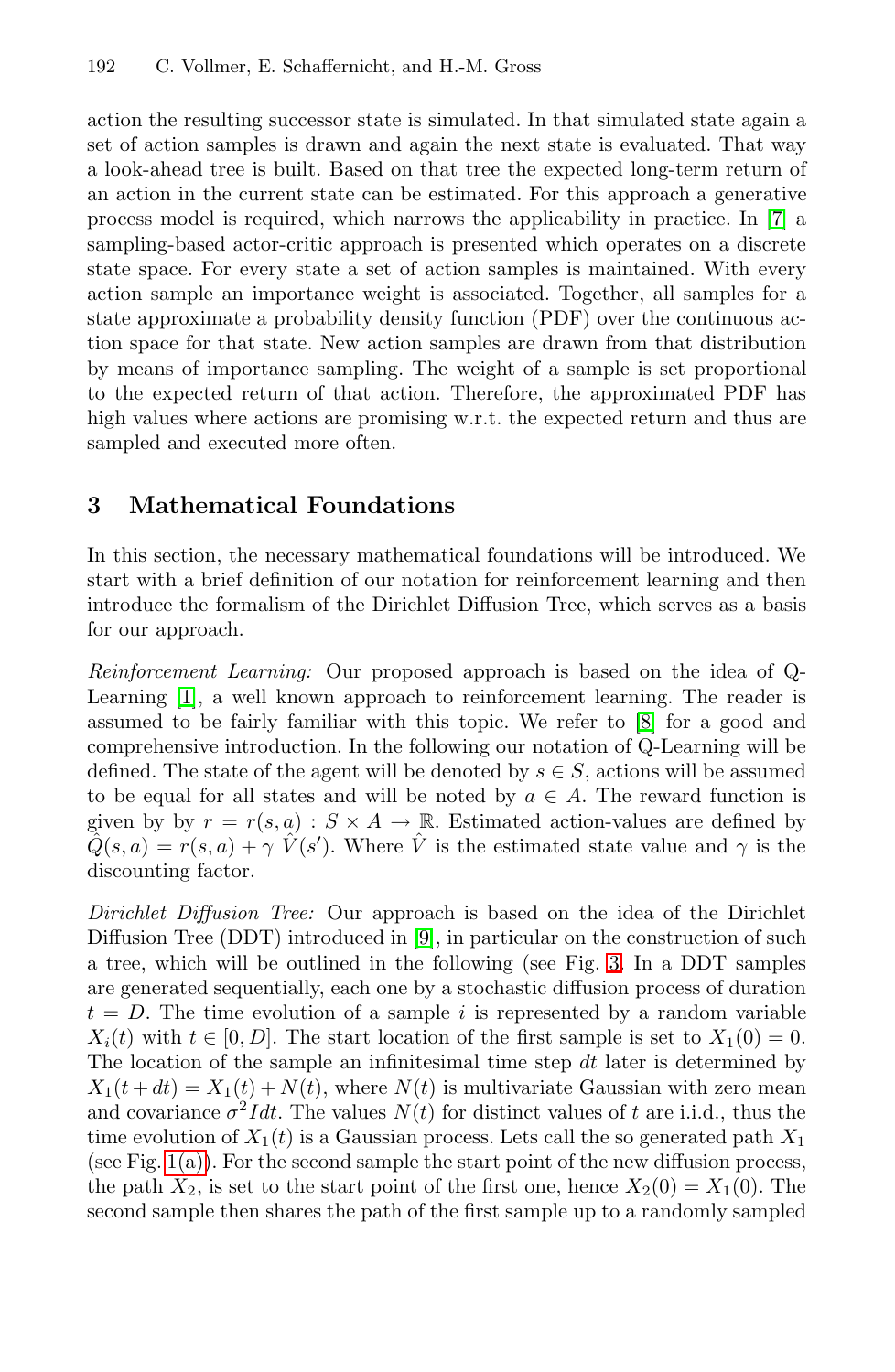

**Fig. 1.** Evolution of a Dirichlet Diffusion Tree for three successively sampled paths with a length of  $D = 7$ . The first path (*left*) is sampled by accumulation of gaussian increments. The second path  $(middle)$  diverges from the first at time  $t = 3$ . The third path (*right*) shares the first part with the first path then goes along the second path and diverges at time  $t = 5$ .

divergence time  $T_d$ , where it diverges from the first path and goes its own way, which is again determined by a Gaussian process (see Fig. 1(b)). Thus for  $t \leq T_d$ the paths are the same and for  $t>T_d$  they are different.  $T_d$  is a random variable and is determined by a divergence function  $a(t)$ . The probability of diverging in the next infinitesimal interval dt is given by  $p(T_d \in [t, t + dt])dt = a(t)dt$ , where  $a(t)$  is an arbitrary monotonically increasing divergence function (see [9] for details). As a result the probability of divergence increases monotonically in time during the diffusion process. Lets assume  $X_2$  diverged from  $X_2$  at time  $T_d = t_0 = 3.$ 

Now the third path  $X_3$  is being sampled. Lets assume, the point of divergence of the third path is  $t_1 > t_0$ , i.e.  $X_3$  diverges later the  $X_2$  did and  $X_1(t) =$  $X_2(t) = X_3(t)$  for  $t \in [0, t_0]$ . Thus, when the process reaches  $t_0 = 3$  a decision has to be made whether it should follow  $X_1$  or  $X_2$  until it diverges at  $t = t_1 = 5$ (see Fig.  $1(c)$ ). This decision is done by randomly choosing from one of the branching paths with probability proportional to the number of previous times the respective path was chosen. Thus paths that have often been chosen before, are more likely to be chosen again. The concept of preferring what has been chosen before is called reinforcement of past events by [9] and is one of the main reasons which motivates the use of the DDT in our work. [9] further introduces an additional way to implement this concept by reducing the probability of divergence from a path  $X_i$  proportional to the number of times the path has been travelled before. Thus it is less likely to diverge from a path that has been used by many samples before.

After generating N paths  $X_1, \ldots, X_N$ , the values  $X_1(D), \ldots, X_N(D)$  represent the set of samples generated if the DDT is viewed as a black-box sampling technique. We call those values final samples, as they are the final outcome of each diffusion process.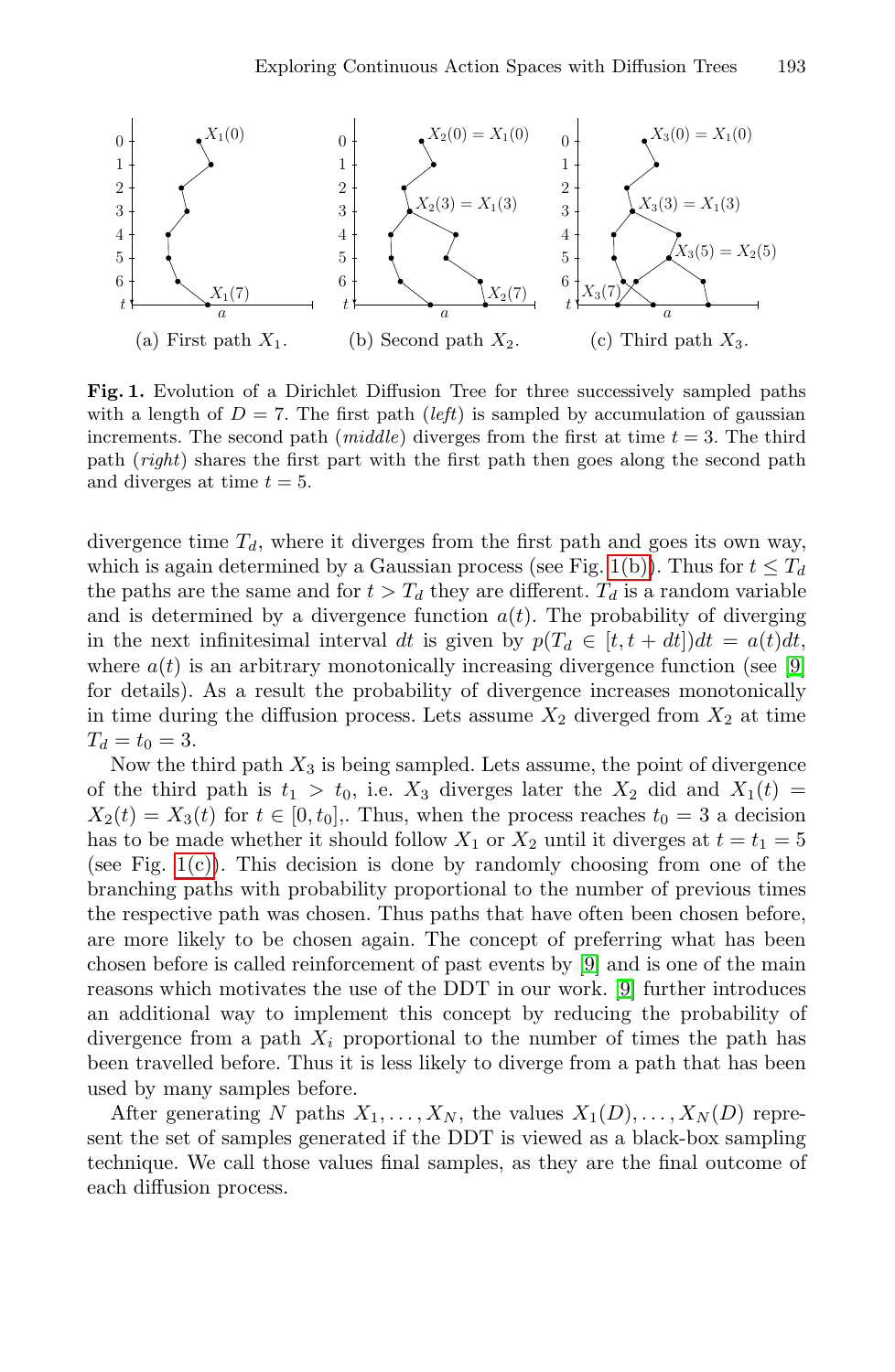### **4 Our Algorithm**

The algorithm proposed here borrows heavily from the idea of the diffusion tree and thus is called DT-Learning, where DT stands for diffusion tree. Like most other sampling-based approaches it operates on a discrete state space  $S =$  ${s_i}_{i=1,...,N_s}$ . To represent values and actions, we maintain a diffusion tree for every state, where the domain of the samples is the action space of the agent. The following paragraph introduces the structural elements that make up a diffusion tree as used in our approach.

*Structural Elements of Our Diffusion Tree:* Unlike the continuous notion of the diffusion tree as presented in [9], the paths of our diffsion tree are discrete in time and consist of a sequence of concrete samples of the diffusion process, which we further call nodes. Further, we extend the notion of the diffusion tree by a structural element called segment, which comprises the set of nodes from one divergence point to another (see Fig. 2).

Let c be a segment and let  $c[i]$  be the i-th node of c. That way, the segments themselves comprise a tree structure, where a segment has one parent segment and arbitrarily many child segments. One particular segment has no parent segment and is called the root segment. Segments without child segments are called leaf segments. The last node of a leaf segment is also a leaf node of the entire tree. In order to ease notation we will use a functional notation for attributes of an entity (a tree, a segment, or a node) in the following. Let  $rt(s)$  be the root segment of the tree of state s. Let  $pa(c)$  be the parent segment of a segment c and let  $ch(c)$ be the set of child segments of segment  $c$ . In case c is a leaf segment,  $ch(c) = \emptyset$ . Let further  $leaf(c)$  denote the last node of a segment c. If c is a leaf segment,  $leaf(c)$ is also leaf node of the tree. A leaf node of the tree represents a final sample from the underlying domain. All intermediate nodes of all segments in the tree are just



**Fig. 2.** Abstraction of a diffusion tree (*left*) to a tree of segments (*right*). Nodes in the diffusion tree make up a segment (*ellipses*). The segments themselves form a tree (*right*). Segment 1 is the root segment, segments 3,4, and 5 are leaf segments. The rectangular leaf nodes (*left*) are the final action samples, placed continuously in the action space.

a byproduct of the sampling and have no particular use. Put differently, if we interpret the diffusion tree as a black-box sampling mechanism which just generates samples in the action space, we would only see the final samples represented by the leaf nodes. The remaining tree structure would be hidden in the box.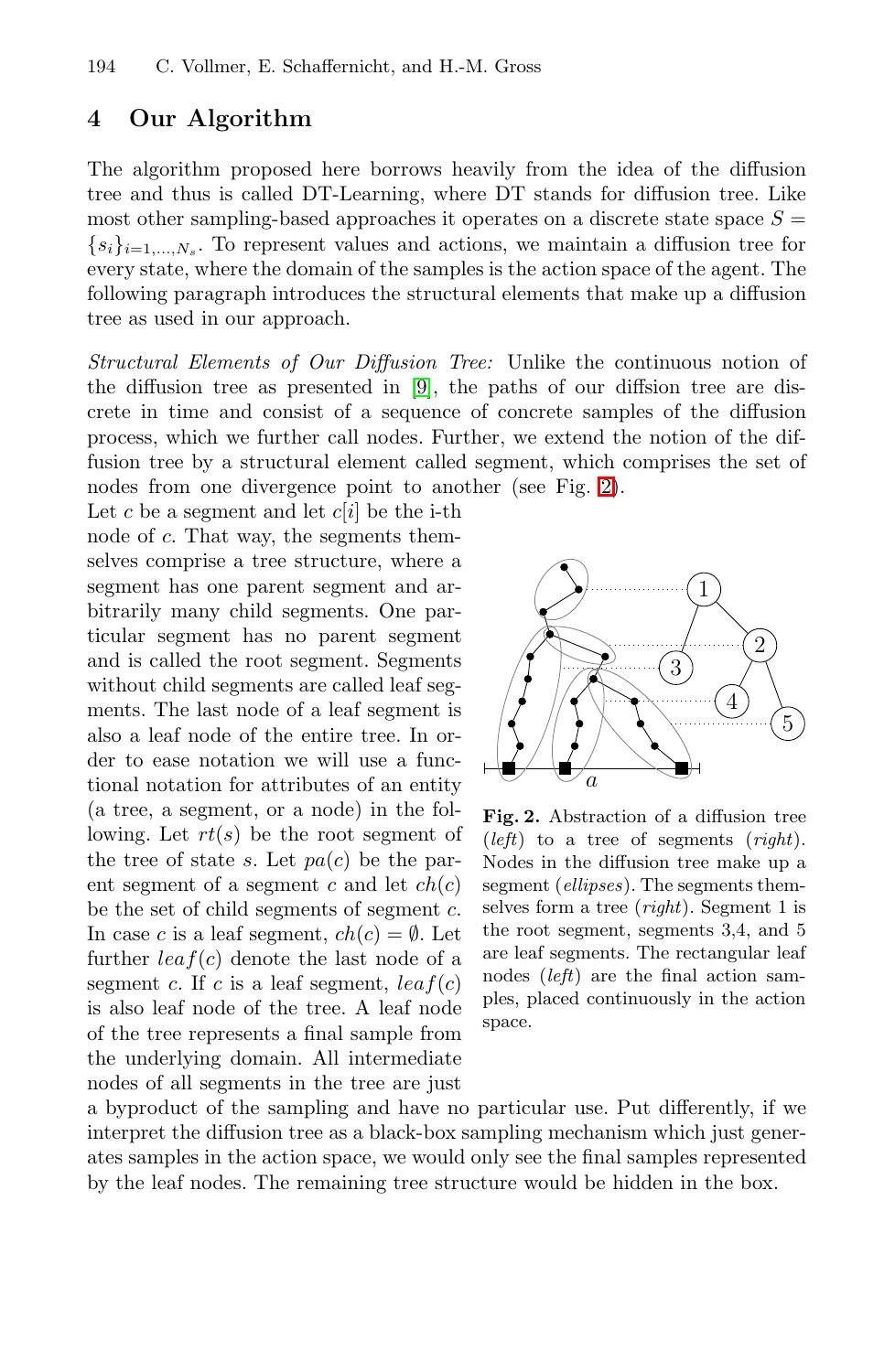*Hierarchical Representation of Knowledge:* Besides the structural relations, several elements carry further information as attributes. The attribute  $counter(c)$ counts the number of paths that share the segment  $c$ , i.e. the number of paths that went c before they diverged and went their own way. The attribute  $val(c)$ carries the q-value of a segment. The q-value of a segment is our way of representing the estimated long-term return of a state or state-action pair and is defined recursively as follows. The value of a leaf segment c of the tree in state s is  $val(c) = \hat{Q}(s, a)$ , where  $a = leaf(c)$  is the final action sample of the segment. The quantity  $\hat{Q}(s, a)$  is the estimated long term return, when executing action a in state s and is obtained in the real-time run when the agent enters the resulting successor state s' and is given by  $\hat{Q}(s, a) = r(s, a) + \gamma \hat{V}(s')$ . The value of a non-leaf segment  $c$  is defined by the maximum value over all it's children. By applying this rule recursively bottom-up the value of root segment of state s becomes the maximum value of all action samples generated by the diffusion tree in that state and thus  $val(rt(s)) = \hat{V}(s)$  is the expected long term return for state s when acting greedy, i.e. always executing the action that maximizes expected long-term return.

*Controlled Exploration by Informed Sampling:* In order to direct our search for good action samples we need to control our action sampling process. We do this by controlling the divergence time and by controlling the choice of path to go at a divergence point. For the first one, we use the approach from the original DDT, which is decreasing the probability of divergence from a segment c with increasing counter  $counter(c)$ . This way we implement the principle of reinforcement of past events. For the latter one, we will describe our approach in the following.

The information available at a branching point  $\text{leaf}(c)$  is the set of children  $c'$ of the segment  $c$  and all information those children are attributed with, in particular each one's  $val(c')$ , which represents the expected action-value of the region covered by the subtree of  $c'$ . Based on that information, we can make a decision about which path to choose in numerous ways, each with different effects on the resulting sample distribution. The original heuristics of [9] is to randomly choose a child with probability proportional to the child's counter. This heuristic results in an accumulation of samples in regions where already many samples are, because counters of segments leading to those regions are high. However, to facilitate efficient exploration we wish to accumulate samples in regions with high expected long-term return instead. A straight forward approach to implement this idea is to deterministically choose the child with the maximum value. This will ultimately lead to accumulation of samples in regions with high expected long-term return. However, this statement is only valid, if the tree has 'seen' values in all promising regions of the underlying domain, i.e. it has some samples evenly distributed over the underlying domain. If we choose this heuristic right from the start of the learning process, the tree will concentrate its samples to local optima it encounters in the first few sampling steps. A common way to circumvent this issue in conventional approaches is to choose actions randomly at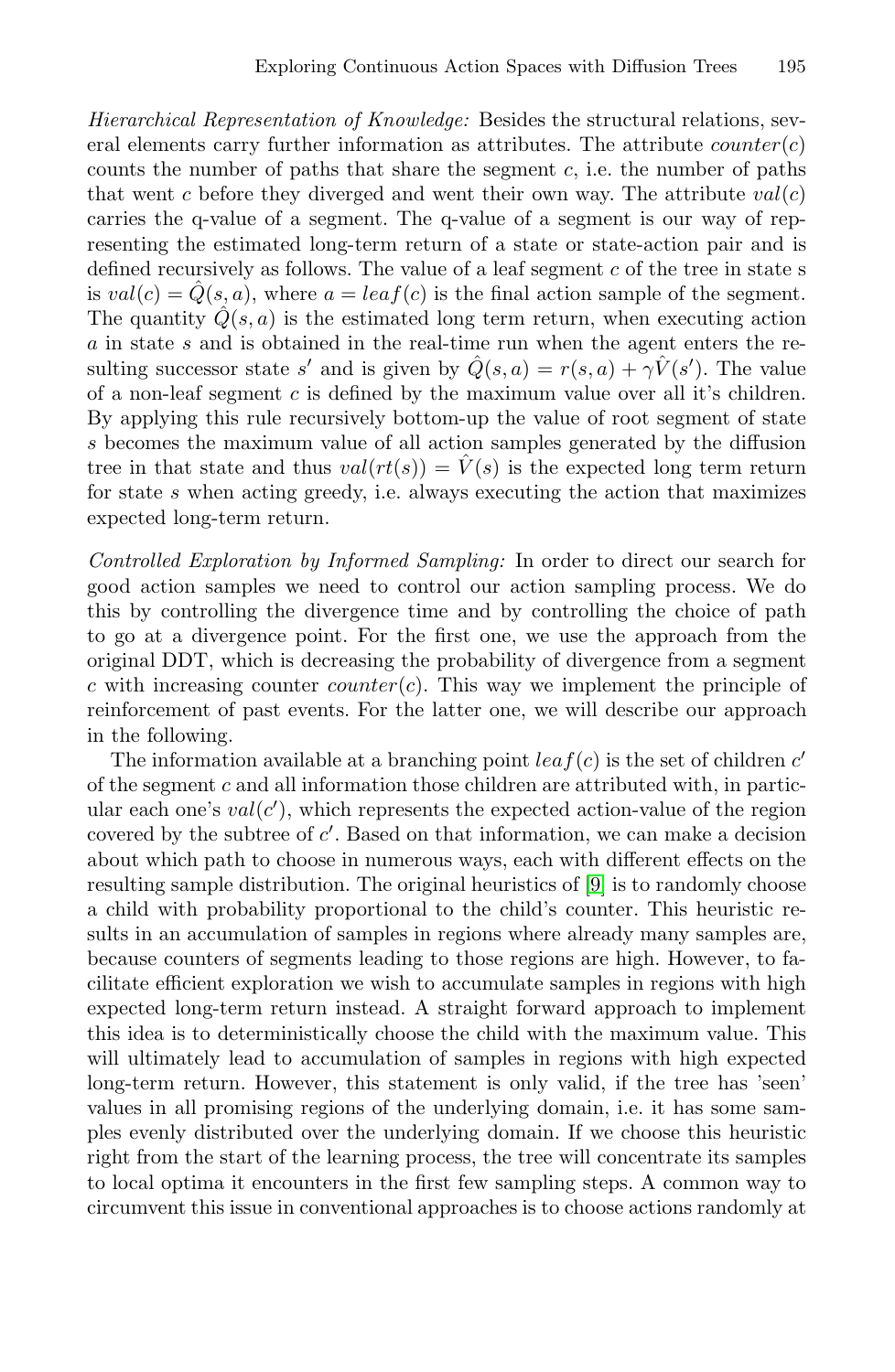#### 196 C. Vollmer, E. Schaffernicht, and H.-M. Gross

the beginning of the learning process which accounts for the uncertainty of knowledge about the utility of the actions and to increase the trust on the knowledge obtained by decreasing the random proportion in decision making over time. To implement this idea we use Boltzmann Selection, where the probability of choosing a child is given by  $p_c = \exp\left(\frac{val(c)}{\tau}\right) / \sum_{c' \in ch(pa(c))} \exp\left(\frac{val(c')}{\tau}\right)$ . Thus, at the beginning of the learning process we set  $\tau$  to a high value to account for the uncertainty of knowledge. Choices will be made purely randomly and final samples will be evenly spread over the action space. Over time we decrease  $\tau$ , and thus the choice will be increasingly deterministic to account for the increasing certainty of the acquired knowledge about high expected return.

*Algorithmic Description:* Algorithm 1 shows the pseudocode of our approach. Knowledge is acquired by incrementally building diffusion trees in the states. Every time the agent visits a state, it generates a new path (line 2) in the diffusion tree and thereby samples an action  $a$  to be executed. In the beginning

### **Algorithm 1.** DT LEARNING(s).

```
1: repeat
2: c \leftarrow SAMPLE \_PATH(s)3: a \leftarrow leaf(c)4: execute a, observe result state s' and reward r5: PROPAGATEUP(c, r, val(rt(s'))6: s \leftarrow s'7: until s is goal state
procedure SAMPLE\_PATH(s)8: if rt(s) = 0 then
9: rt(s) \leftarrow sample new segment starting at t=0 and a=0
10: return rt(s)11: else
12: c \leftarrow rt(s)13: loop
14: d \leftarrow sample divergence time \in [start(c), D] // with start(\cdot) \equiv start time
15: if d \leq end(c) then // with end(\cdot) \equiv end time
16:c' \leftarrow sample new segment starting at t=d and a=c[d]
17: pa(c') \leftarrow (c) \text{ and } ch(c) \leftarrow ch(c) \cup \{c'\}18: return c'19: else if d > end(c) then
20: c \leftarrow choose child c' \in ch(c) by Boltzmann Selection
procedure PROPAGATEUP(c, r, v)21: val(c) \leftarrow r + \gamma \cdot v22: repeat
23: c \leftarrow pa(c);24: e \leftarrow r + \gamma v - val(c)25: if e > 0 then
26: val(c) \leftarrow val(c) + \alpha e // with \alpha \equiv learning rate
27: until c has no parent
```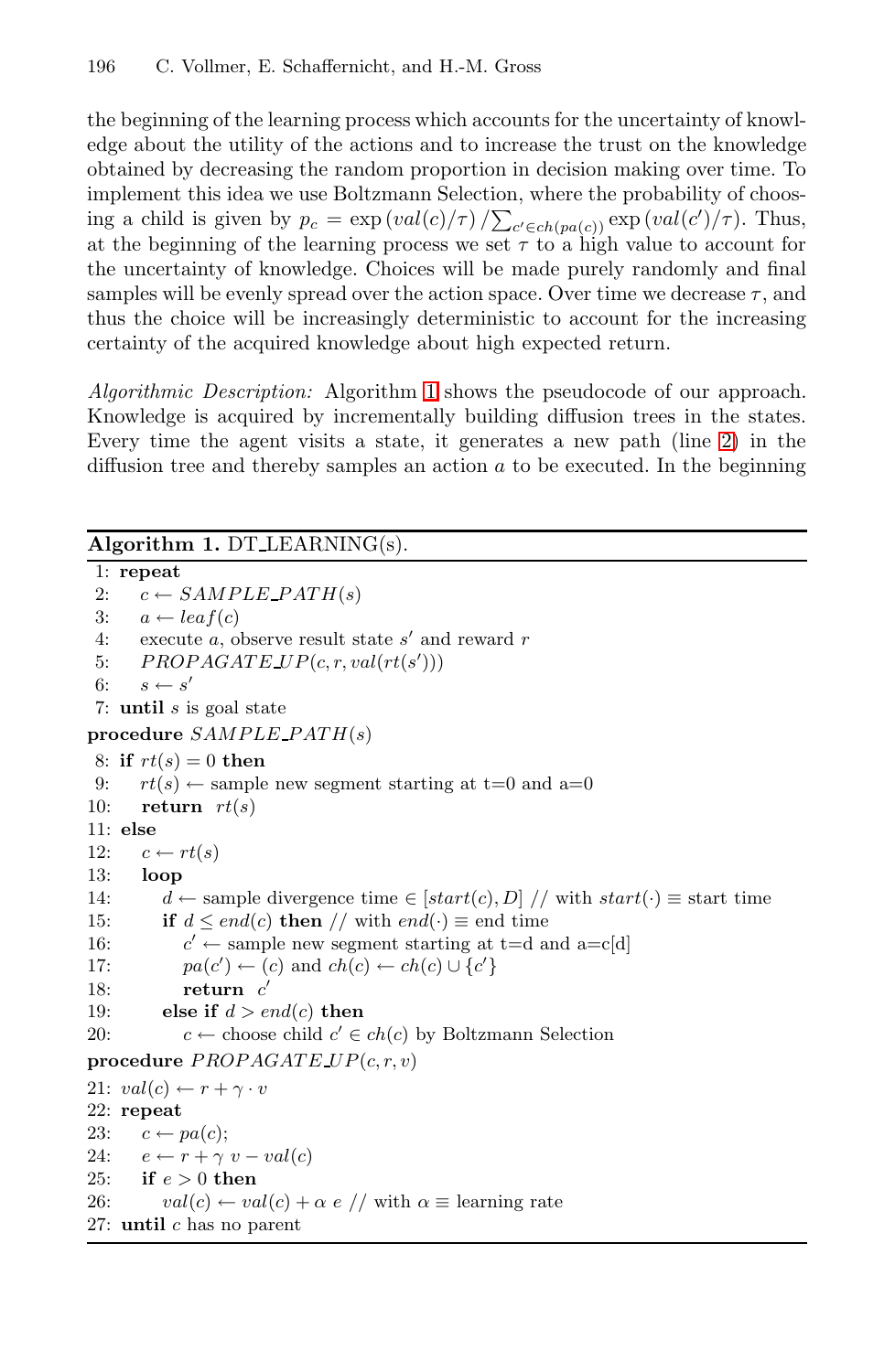of a run the diffusion trees in all states are empty, i.e. they have no path. On the first visit of a state s the agent generates the first path, which will be the first segment c of the tree in s and thus  $rt(s) = c$  (line 9). The leaf node of c represents the final action sample a and thus  $leaf(rt(s)) = a$  (line 3). The agent will now execute a leading into state s', observe the reward  $r(s, a)$  (line 4) and update the value of the three in  $s$  (line 5) by first setting the value of  $c$  according to value update equation (line 21) and then recursively updating the value of the parents (line 22). When entering a state with a tree that has at least one segment, we walk down the tree by sampling a divergence time (line 14) and choosing between children (line 20) until divergence (line 15). Figure 3 shows a run of an agent in a world with two states and two actions.



Fig. 3. Successive sampling of paths. The upper part of each figure shows the state transition graph of a simple abstract world with two discrete states and two discrete actions, where the current state is painted with a thick line width. Below the states A and B the diffusion trees of those states are shown. The interval lines below the trees illustrate the mapping from continuous action samples to the two discrete actions utilized in the selected exemplary application.

### **5 Experiments**

In order to validate our approach we conducted two experiments in simulation. The experiments serve to validate the value of informed sampling against uninformed sampling. Therefore we compare two algorithms, DT-Learning (DTL) and a simple random scheme we call Random Sampling Q-Learning (RSQL). In RSQL, with probability  $\nu$  an action-sample is drawn uniformly in every state and kept in case its resulting estimated return is greater than the return of the best action-sample kept so far for that state. With probability  $1 - \nu$  the best action obtained so far is executed. The parameter  $\nu$  is set to a value near one at the beginning and is decreased over time to account for the uncertainty of knowledge in the beginning. Thus, RSQL is the simplest sampling scheme possible as it is as uninformative as possible while still fulfilling all necessities of the Q-learning framework.

The task in the first experiment is to find the shortest path from a start location to a goal location in a grid world. The states space consists of the twodimensional locations in the grid. The actions  $a'$  in a gridworld consist of the five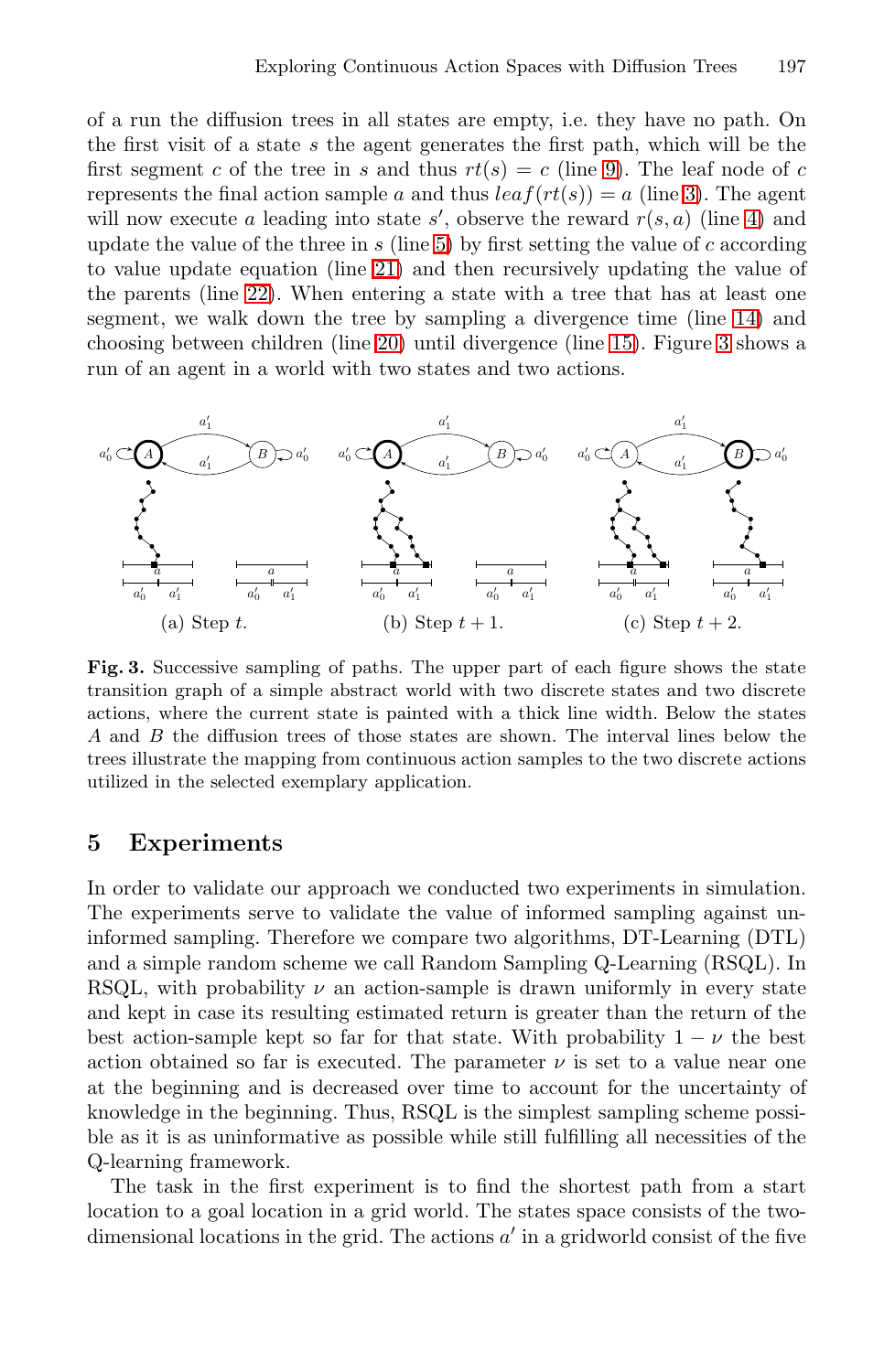

**Fig. 4.** Performance of the algorithms DT-Learning (*DTL*), RSQ-Learning (*RSQL*), and Q-Learning (*QL*) on the two test tasks to reach a goal cell (*left*) and to stabilize a pendulum (*right*)

choices to go up, down, west, east and to stay, i.e.  $a' \in \{0, \ldots, 4\}$ . To apply the action-continuous approaches, their continuous outputs  $a \in [0, 5]$  are mapped to those five actions by  $a' = [a]$ . The agent receives a positive reward when it enters the goal cell and a negative one, when it bumps into a wall. We chose this discrete world, because it is simple and facilitates easy analysis of the key properties of our algorithm. We evaluated the average number of steps until the agent reaches the goal point during a number of successive learning episodes, where the agent keeps its knowledge over the different episodes. Figure 4 (left) shows the results, averaged over 10 trials each. We applied Q-learning (QL) in its original action-discrete fashion, to serve as a base line for comparison. As can be seen the convergence of both sampling-based algorithms is worse than Q-learning. This is because Q-Learning, working with the five discrete actions, is naturally the best fit for this task. The convergence of DTL is better than the one of RSQL, due to DTL sampling more actions in regions with high expected return, whereas RSQL acts ignorant about the knowledge obtained earlier and thus generates samples that lead into walls with relatively high probability.

In a second experiment we tested our algorithm on the task to stabilize a pendulum in an upright position. To ease the task, the starting position for every episode is the upright position. During an episode the number of steps is counted until pendulum crosses the horizontal position. The two-dimensional state space, consisting of angle  $\phi \in [0, 2\pi]$  and angular velocity  $\omega \in [-10\frac{rad}{s}, 10\frac{rad}{s}]$ , was discretized into 41 equally sized intervals per dimension. The action space was the angular acceleration  $A = [-10 Nm, 10 Nm]$ . Figure 4 (right) shows the results of the two algorithms RSQL and DTL. As can be seen DT-Learning converges slightly faster. Again, this is due to the more efficient exploration resulting from controlled sampling of actions in regions with higher expected return. We omitted Q-Learning here, because the necessary discretization of the action space would render the results incomparable.